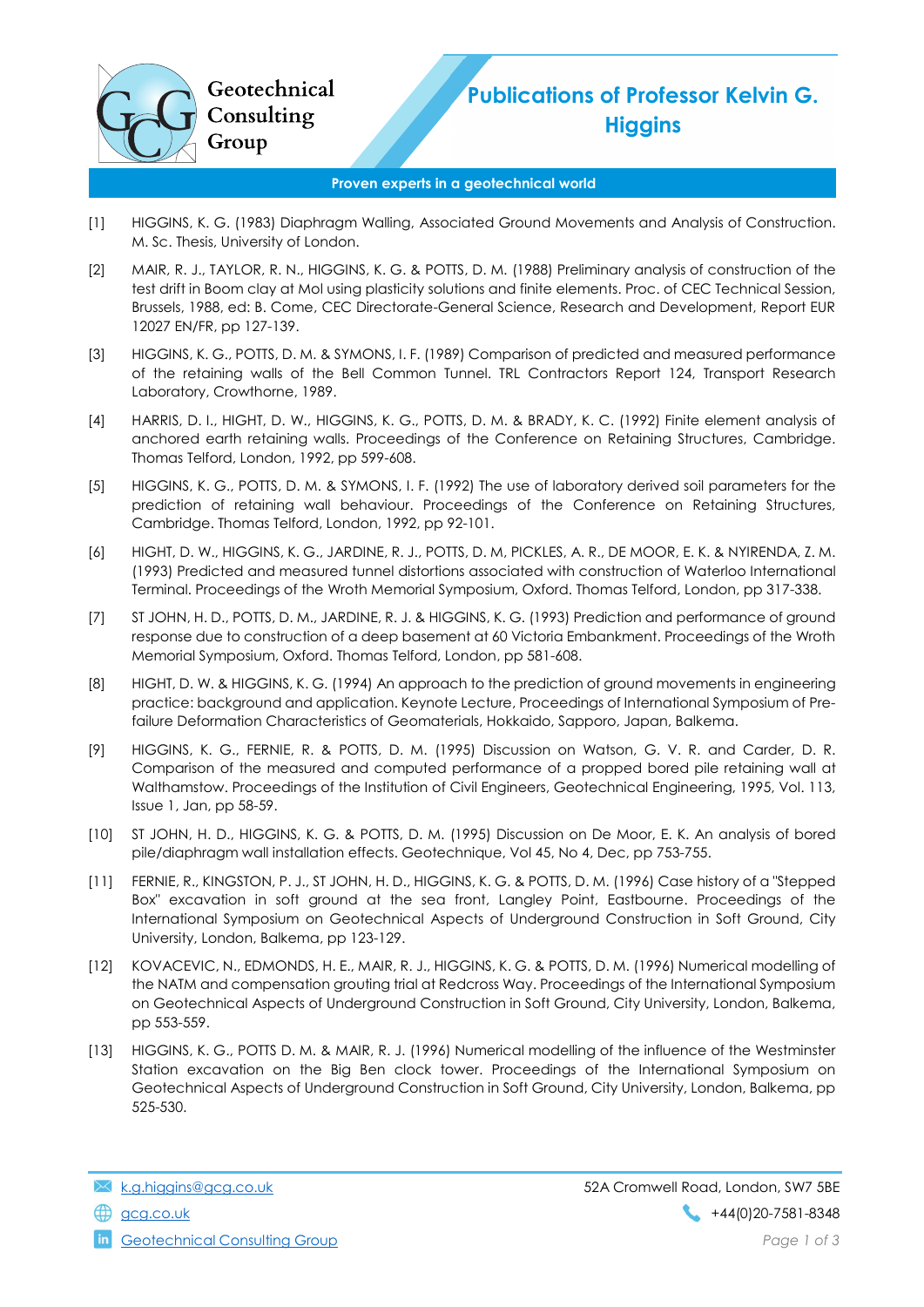- [14] HIGGINS, K. G., HIGHT, D. W., MAIR, R. J., POTTS, D. M. & JARDINE, R. J. (1996) Discussion: Comments on the use of non-linear elastic stiffness, Proceedings of the International Symposium on Geotechnical Aspects of Underground Construction in Soft Ground, City University, London, Balkema, pp 633-634.
- [15] HIGGINS, K. G. & JARDINE, R. J. (1998) Experience of the use of non-linear pre-failure constitutive soil models. Part 3, The Geotechnique Symposium in Print "Pre-Failure Deformation Behaviour of Geomaterials", Thomas Telford.
- [16] HIGGINS, K. G., FERNIE, R., POTTS, D. M., HOUSTON, C., MAIR, R. J. & ST JOHN, H. D. (1998) The benefits of using advanced numerical methods throughout the design and construction of a road scheme. Proceedings of the AGS Seminar "The Value of Geotechnics in Construction", Institution of Civil Engineers, 4th November 1998, CRC, pp 101-113.
- [17] HIGGINS, K. G., EDMONDS, H. E., SILVA, D., VAUGHAN, P. R. & PHILPOTT, J. (1999) Ladbroke Grove Station: Investigations, monitoring and remedial work. Proceedings of the Institution of Civil Engineers: Transport, 1999, Vol. 135, Issue 3, Aug, pp 153-161.
- [18] HIGGINS, K. G., KOVACEVIC, N. & POTTS, D. M. (1999) Use of appropriate soil models in soil structure interaction analyses. Proceedings of the 2nd International Symposium on Pre-Failure Deformation Characteristics of Geomaterials, IS-Turino '99, Vol. 1, September 27-29, 1999, Balkema, pp 773-781.
- [19] HIGGINS, K. G., FERNIE, R., POTTS, D. M. & HOUSTON, C. (1999) The use of numerical methods for the design of base propped retaining walls. Proceedings of the International Symposium on Geotechnical Aspects of Underground Construction in Soft Ground, IS-Tokyo '99, Japan, Balkema, pp 511-516.
- [20] HIGGINS, K. G., FERNIE, R., EDMONDS, H. E., & POTTS, D. M. (1999) A design study for a road tunnel: The effects of construction detail. Proceedings of the International Symposium on Geotechnical Aspects of Underground Construction in Soft Ground, IS-Tokyo '99, Japan, Balkema, pp 105-109.
- [21] HIGGINS, K. G., CHUDLEIGH, I., ST JOHN, H. D. & POTTS, D. M. (1999) An example of a pile tunnel interaction problem. Proceedings of the International Symposium on Geotechnical Aspects of Underground Construction in Soft Ground, IS-Tokyo '99, Japan, Balkema, pp 99-103.
- [22] CHUDLEIGH, I., HIGGINS, K. G., ST JOHN, H. D., POTTS, D. M. & SCHROEDER, F. C. (1999) Pile tunnel interaction problems. Proceedings of the International Symposium Tunnel Construction and Piling '99, Olympia, 8th - 10th September 1999, Brintex, pp 172-185.
- [23] HIGGINS, K. G. & HIGHT, D. W. (1999) The behaviour of engineering structures: Prediction and performance. Proceedings of the 2nd International Symposium on Pre-Failure Deformation Characteristics of Geomaterials, IS-Turino '99, Vol. 2, September 27-29, 1999, Balkema.
- [24] CHUDLEIGH, I., HIGGINS, K. G. & PATERSON, J. (2001) The Effects of Deep Foundations on Adjacent Metro Tunnels. Proceedings of the International Symposium Underground Construction 2001, ExCel 18th - 20th September 2001, Brintex.
- [25] HIGGINS, K. G, PATERSON, J., MORIARTY, J., POTTS, D. M. & JARDINE, R. J. (2001) The effect of an excavation in a stiff fissured clay on existing tunnels in close proximity. Proceedings of the International Conference "Response of Buildings to Excavation - Induced Ground Movements". Imperial College, London, 17th - 18th July 2001, CIRIA.
- [26] HIGGINS, K. G, (2001) Prediction of damage to buildings and subsurface structures from open excavations. Proceedings of the International Conference "Response of Buildings to Excavation - Induced Ground Movements". Imperial College, London, 17th - 18th July 2001, CIRIA.
- [27] NUSEIBEH, G. M. HIGGINS, K. G. CABARKAPA, Z. & ZDRAVKOVIC, L. (2005) A numerical study of the behaviour of 19th century brick-lined tunnels in London', 11th International Conference of IACMAG, Torino, Italy, pp. 695-702
- [28] KOVACEVIC, N., HIGGINS, K.G and POTTS, D.M. (2007). Finite element backanalysis of trial bank at Empingham Dam. Proc 10th Int. Conf. Numerical Models in Geomechanics - NUMOG X, Rhodes, Greece, 587-593.
- [29] KOVACEVIC, N., HIGGINS, K. G., POTTS, D. M. & VAUGHAN, P. R. (2007) Undrained behaviour of brecciated Upper Lias Clay at Empingham Dam. Géotechnique - Symp. in Print on Stiff Clay – accepted for publication.

**in** Geotechnical Consulting Group **Page 2 of 3** and 2 of 3